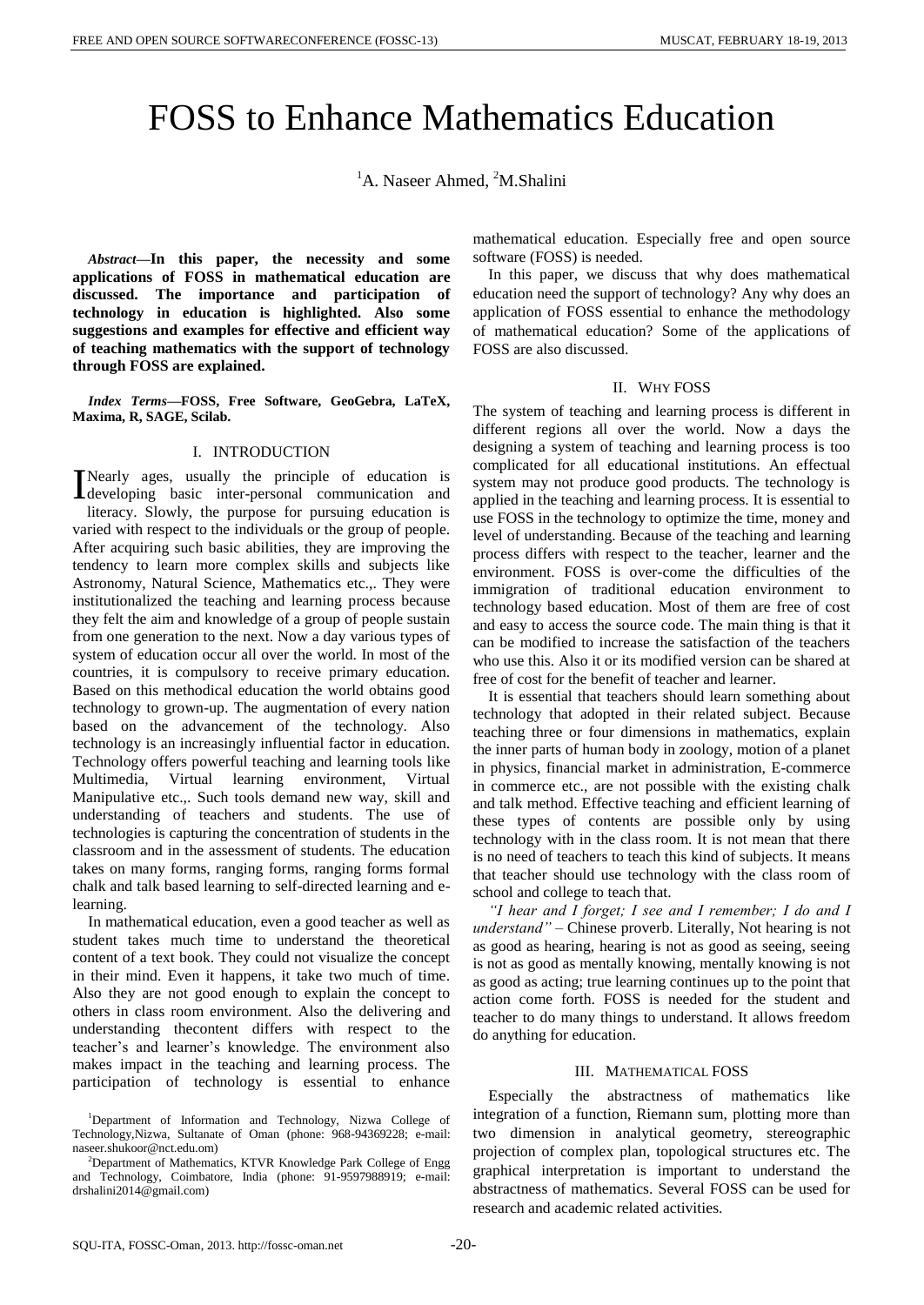Some of them are listed below:

*A. LaTeX –Document Preparing Software*

*B. GeoGebra–Interactive Geometry, Algebra and Calculus* 

- *C. Sage – Computer Algebra System*
- *D. Scilab –Numerical Computing*
- *E. R–Statistical Analysis*
- *F. GNU Plot, Maxima, NetworkX, eXe– Others*

## IV. COMPUTER ALGEBRA SYSTEM

The CAS technology is used in classes with the evolution of software and hardware program is too easy. However, the proportion of teachers, who use computers during their classes, is still quite low and it is hard to say that technology has started to be commonly used in classes. The representation which aim of the mathematics learning, contents and method, has various things. It is classified in five types: realistic, manipulative, illustrative, linguistic and symbolic[1]. When it changes a representation from a certain style into other styles, it is called translation. Translation in the mathematical studies is application of representation style in the teaching and learning of classroom mathematics. Not only the classroom lecture ,in the case of the problem solving, learners become easy to understand if learners can translate the expression methods properly. An advantage of CAS use is that an algebraic calculation is possible. The symbolic representation is an important aim of the mathematics learning.

A computer algebra system is a type of software package that is used in manipulation of mathematical formulae. The primary goal of a computer algebra system is to automate tedious and sometimes difficult algebraic manipulation tasks. The principal difference between a computer algebra system and a traditional calculator is the ability to deal with equations symbolically rather than numerically.

The first popular computer algebra system were Axiom,GAP, muMATH, Reduce and MAcysma; a popular copyleft version of Macsyma called Maxima is actively being maintained. As of today, the most popular commercial systems are Mathematica and Maaple, which are commonly used by research mathematicians, scientists and engineers. Freely available alternative include Sage which can act as a front-end to several other free and non-free CAS [1,3].



Fig. 1 The SAGE Note Book.

SAGE (System for Algebra and Geometry Experimentation) is mathematical software with features covering many aspects of mathematics, including algebra, combinatorics, numerical mathematics, number theory and calculus. It is sometimes called sage-math to distinguish it from other uses of the word. The originator and leader of the sage project, William Stein, is a mathematician at the University of Washington [4].

Sage uses the Python programming language, supporting procedural, functional and object-oriented constructs.Though sage is available in many ways for Linux operating system and users of Windows operating system currently have to use virtualization technology such as Virtual Box to run it. There are several mathematical packages contained in sage for Algebra, Algebraic Geometry, Arithmetic Geometry, Calculus, Combinatorics, Linear Algebra, Graph Theory, Group Theory, Numerical Computation, Number Theory and Statistics.

#### V. LATEX

LaTeX is a document markup language and document preparation system for the TeX typesetting program. It is not only for preparing documents and presentations that contains lot of mathematics and for effective usage of the FOSS like eXe, Moodle etc that indirectly support to enhance mathematics education.

LaTeX was originally written in the early 1980s by Leslie Lamport [6]. It is to be created by using some form of text editor like Texniccenter, Winshell(closed source), Winedit etc.,. '.tex' is the extension of the LaTeX file. This system offers programmable desktop publishing features and extensive facilities for automating most aspects of typesetting and desktop publishing, including page layout, numbering and cross referencing, tables and figures, algorithms, and bibliographies. It is also used to create presentations in pdf format. It can be arbitrarily extended by using the underlying macro language to develop custom formats. Traditional TeX will output a dvi file, which is usually converted to a PostScript file. But recently it has three types of output file options dvi, pdf and ps which have their own advantages of features available in their formats. It is platform independent. It can be open from any text editor.

MikTeX is an up-to-date implementation of TeX and LaTeX programs for Microsoft operating system. It is very easy to install. A complete set of additions like programs, fonts, colors, packages, styles etc., is available to help you for typesetting the documents. MiKTeXs integrated package manager installs the missing components from the Internet, if the document required it. MiKTeX package repository is updated regularly. It is always up-to-date.

TeXnicCenter is an integrated documentation environment (IDE) for LaTeX. Its innovative user interface, its powerful features, its large community (more than millions of users all over the world) make it the first choice for LaTeX authors working on the Microsoft Windows platform. And the fact that it is free and open source software under General Public License (GPL) is an added advantage. It can be used to create and write new LaTeX document, building the output in dvi, ps and pdf formats, viewing the output in respective viewers MiKTeXs previewer, Ghost view and Adobe Reader, Print, Configuration and Customization.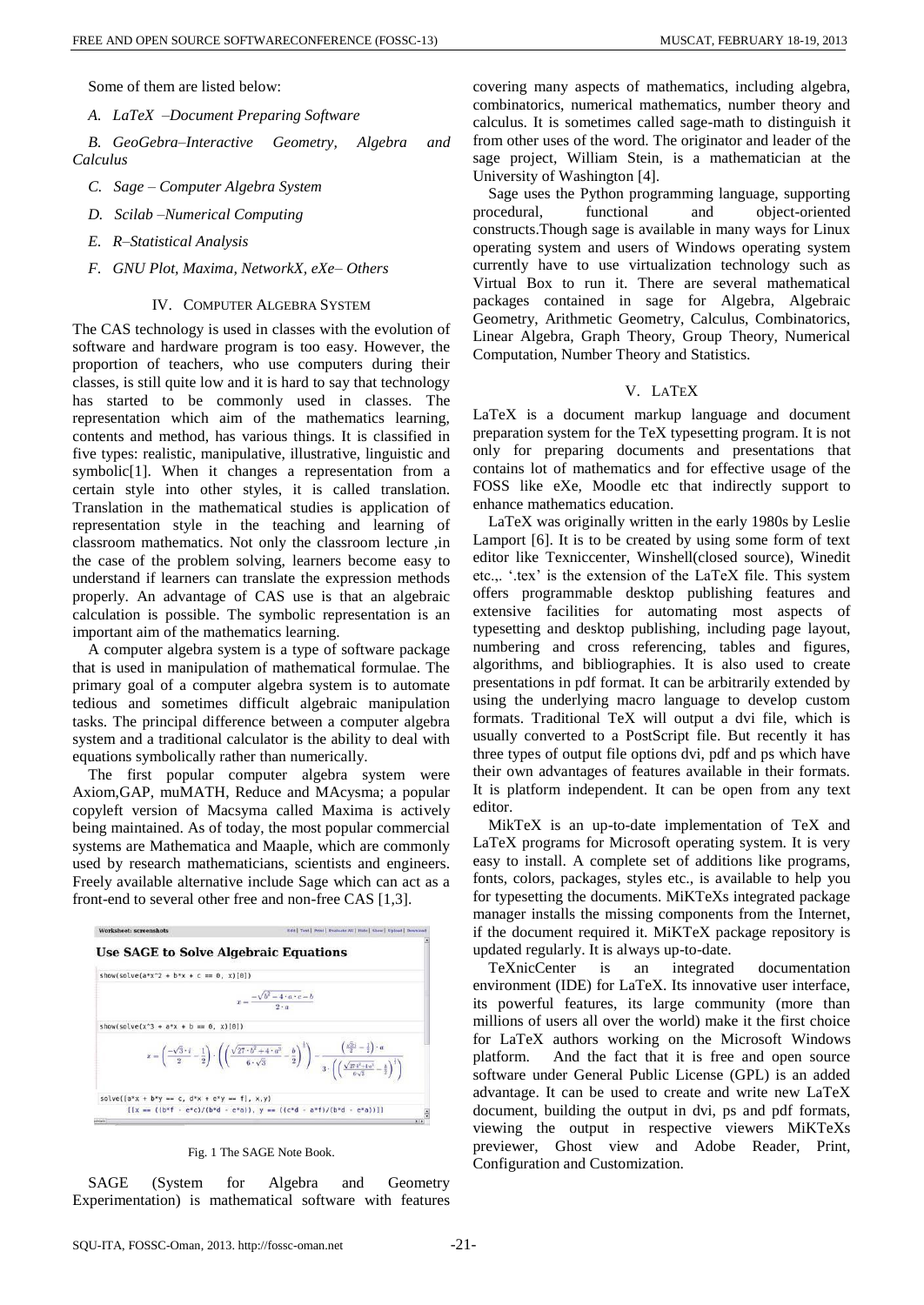

Fig. 2. TeXnicCenter.

There is a compulsory three lines in LaTeX document, \documentclass{<class type>} \begin{document} \end{document}

The class types are article, book, thesis etc. The text, mathematical equations, image, picture, table etc whatever the content that typed only in between \begin{document} and \end{document}, will appear in the generated output file. The preambles like packages, user defined commands etc lies only in between \documentclass{<class type>} and \begin{document}.

# VI. GEOGEBRA

GeoGebra [2, 5]. is one of the free mathematics software for learning and teaching mathematics. It is used to teach and learn not only mathematics, also used for some other subject. It is an interactive geometry, algebra and calculus application, intended for teachers and learners. Markus Hohenwarter [7] started this project in 2001.



Fig. 3. Function and Graph in GeoGebra.

It can be used to make conjectures and prove geometric theorems. It allows us to create our own tools. It also used in class room environment to explain the definition, theorem, formulae etc. The constructed projects of GeoGebra can be exported in several formats like html, png, eps, GIF, PSTricks etc. Dynamic applets can be directly exported to a virtual learning environment such as Moodle. It also creates code that can be used in LaTeX files in order to create those same images that it generates. GeoGebra Tube is the official repository for the GeoGebra construction and GeoGebra related resources. The contents of this tube or modified contents of this tube can be shared. There is an option to export the constructed file directly from GeoGebra to its tube.

## VII. SCILAB

MATLAB is widely known standard numerical and scientific computation software because of its reliability, ease of use and support. Though, its main disadvantage is that it is a too costly alternative. In this way, there exist other free alternatives like Scilab and Octave, even though not as comfortable as MATLAB, provides some useful functionality and also offers two significant advantages: they are free and their source code is publicly available. Scilab can be an alternative for MATLAB.

| $\sim$ scilab-4.1.2 (0)                                    |  |
|------------------------------------------------------------|--|
| File Edit Preferences Control Editor Applications ?        |  |
| 0 2 3 6 2 1 4 3 7                                          |  |
| $scilab-4.1.2$                                             |  |
| Copyright (c) 1989-2007<br>Consortium Scilab (INRIA, ENPC) |  |
| Startup execution:<br>  loading initial environment        |  |
| -->1+1<br>$ans =$                                          |  |
| 2.                                                         |  |
|                                                            |  |
|                                                            |  |
| l uu                                                       |  |

#### Fig. 4. Scilab.

Scilab is free open source software for numerical computation which includes hundreds of mathematical functions [8]. It has a high level programming language allowing access to advanced data structures, 2-D and 3-D graphical functions. It is widely used in high schools all over the world, in China, India or Japan for example. Some of schools, colleges and universities include Scilab in their curriculum. Also it can be used as a tool for teaching and learning mathematics. Students can work independently and responsibly while learning mathematical concepts. Freely available at school or at home, the use of Scilab by students and teachers is favored.

## VIII. R

R is one of the free and open source software environments for statistical computing and graphics [9]. The R language is generally used among statisticians for developing statistical software and analyzing the data. It compiles and runs on a wide variety of UNIX platforms, Windows and Mac operating system. IT provides a wide variety of statistical such as clustering, classification, linear and non-linear modeling, classical statistical tests, timeseries analysis etc., and graphical techniques, and is extremely graphical techniques, and is extremely extensible. It is an integrated suite of software facilities for data manipulation, calculation and graphical display.

Also, R is a well-developed, simple and effective programming language which includes conditionals, loops, user-defined recursive functions and input and output facilities. It has its own LaTeX-like documentation format, which is used to supply comprehensive documentation. The capabilities are extended through user-created packages, which allow particular statistical techniques, graphical devices, import / export capabilities, reporting tools etc. These packages are developed primarily in R and sometimes in JAVA, C and Fortan.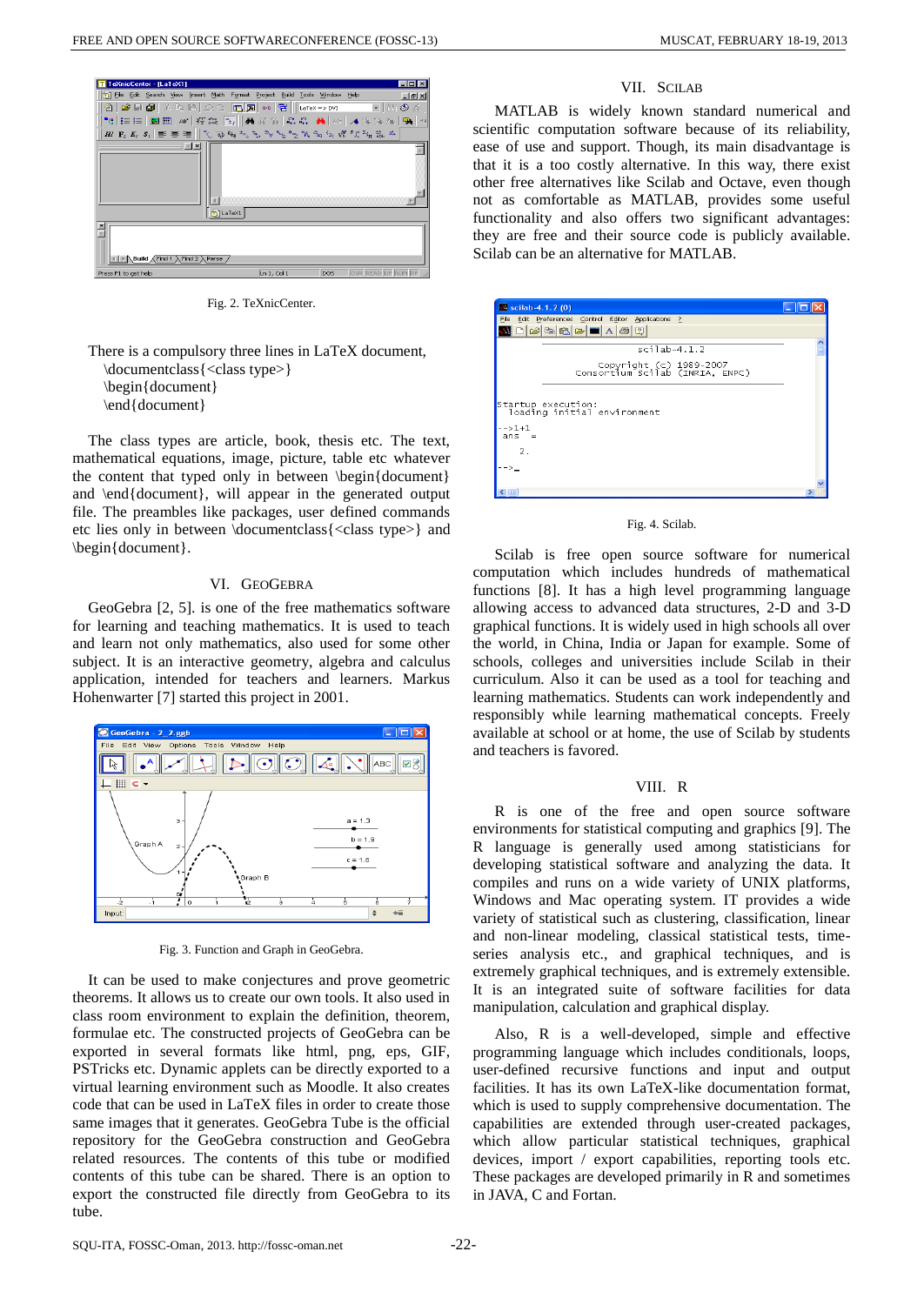# IX. EXAMPLES

To highlight the advantages and useful features, the experience of the other shared by the way of the following two examples. In the first example the abstract definition of integration is taken. The understanding level of learner and time consumption is optimized by using GeoGebra in teaching. In the second example is about LaTeX.

#### *A. Riemann Integration*

In mathematics, Riemann Integration

$$
\int\limits_l^u f(x) dx
$$

is defined as follows,

A *partition* of an interval  $[l, u]$  is a finite set of points  $P = \{x_0, x_1, ..., x_n\}$  such that  $l = x_0 < x_1 < \cdots < x_n = u$ . The partition  $P'$  is *finer* then the partition P if  $P' \supseteq P$ . A choice of T for the partition P is a finite set of points  $t_1, t_2, ..., t_n$  such that  $x_{i-1} \le t_i \le x_i$  for each  $1 \le i \le n$ . Then the partial sum

$$
L(P, f) = \sum_{i=1}^{n} \inf f(t_i) (x_i - x_{i-1})
$$

is defined as *Riemann Lower Sum*. And the partial sum

$$
U(P, f) = \sum_{i=1}^{n} \sup f(t_i) (x_i - x_{i-1})
$$

is defined as *Riemann Upper Sum*.

A bounded function defined as  $f: [l, u] \rightarrow \mathbb{R}$  and  $\mathcal{P} = \mathcal{P}[l, u]$  is the set of all partition of  $[l, u]$  then the upper and lower Riemann integrals are

$$
\int_{l}^{\frac{u}{L}} f(x) dx = \inf U(P, f) \quad \text{and} \quad \int_{l}^{u} f(x) dx = \sup L(P, f)
$$

respectively. The sup and inf taken over all the possible partitions. A bounded real valued function defined is said to be *Riemann-Integrable* on [l, u], If



 $\int f(x) dx$  $\overline{u}$  $=$   $\int f(x) dx$  $\overline{u}$ .

Fig. 5. Function and Riemann Integration.

The above definition is one of the best example which may not be teach with the better understanding of the students by using chalk and talk in the usual class room environment. For the effective and efficient teaching, the worksheet that created by using GeoGebra can be used. Refer the link<http://www.geogebratube.org/student/m20636>

The following table is the construction protocol [7] of the above .ggb file. It is easily obtained for any .ggb file by selecting View  $\rightarrow$  Construction Protocol or by using the short cut key Ctrl+Shift+L.

| <b>Name</b>                                                            | <b>Definition</b>                          | Value                                                                         |
|------------------------------------------------------------------------|--------------------------------------------|-------------------------------------------------------------------------------|
| Function f                                                             |                                            | $f(x) = x^3 - 5x^2 + 2x + 13$                                                 |
| Line h                                                                 |                                            | $b: y = 0$                                                                    |
| Point A                                                                | Point on h                                 | $A = (1.44, 0)$                                                               |
| Line c                                                                 | Line through A perpendicular<br>to b       | $c: x = 1.44$                                                                 |
| Point B                                                                | Intersection point of f, c                 | $B = (1.44, 8.48)$                                                            |
| Line d                                                                 | Line through B perpendicular<br>to c       | d: $y = 8.48$                                                                 |
| Point <sub>C</sub>                                                     | Intersection point of d, $x = 0$           | $C = (0, 8.48)$                                                               |
| Text A <sub><font<br><math>size=" -</math><br/>"&gt;2</font<br></sub>  |                                            | $\mbox{A}$ is the element $x \mbox{ of}$<br>the domain of the function } f \$ |
| Text text2                                                             | " $f(x) =$ " + (FormulaText[f])<br>$+$ "S" | $f(x)=x^{\wedge}{3} - 5$ ; $x^{\wedge}{2} + 2$ ; $x + 135$                    |
| Text C <sub><font<br><math>size=" -</math><br/>1"&gt;2</font<br></sub> |                                            | $\mbox{C}$ is the image of A }<br>$\mbox{ say } f(\rm A).$                    |
| <b>Boolean Value e</b>                                                 |                                            | $e = false$                                                                   |
| Number <sub>11</sub>                                                   |                                            | $n = 4$                                                                       |
| Number <sub>n</sub>                                                    |                                            | $n = 20$                                                                      |
| Number 1                                                               |                                            | $1 = -1.2$                                                                    |
| Text text1                                                             |                                            | <b>Upper Limit</b>                                                            |
| Text text3                                                             |                                            | <b>Lower Limit</b>                                                            |
| Text text4                                                             |                                            | <b>Number of Partition</b>                                                    |
| Number Irs                                                             | LowerSum[f, $l$ , $u$ , $n$ ]              | $lrs = 32.44$                                                                 |
| Number urs                                                             | UpperSum[f, l, u, n]                       | $urs = 39.66$                                                                 |
| Number ri                                                              | Integral of f from 1 to u                  | $ri = 36.09$                                                                  |
| Text text5                                                             | $"=" + urs + ""$                           | 39.66                                                                         |
| Text text6                                                             | $"=" + ri + ""$                            | 36.09                                                                         |
| Text text7                                                             | "=" + $\text{lrs}$ + ""                    | 32.44                                                                         |
| <b>Boolean Value a</b>                                                 |                                            | $a = false$                                                                   |
| Boolean Value g                                                        |                                            | $g = false$                                                                   |
| <b>Boolean Value h</b>                                                 |                                            | $h = false$                                                                   |
| <b>Boolean Value i</b>                                                 |                                            | $i = false$                                                                   |
| Boolean Value j                                                        |                                            | $i = false$                                                                   |

Table. 1 Construction Protocol.

If the exercise is given to the student to change the value of n in this ggb file and report his or her observation

# *B. LaTeX*

The same definition of Riemann integration is typed in the free and open source software LaTeX by using the following command lines.

\documentclass[10pt,twocolumn]{article}

\usepackage{amsmath}

\def\upint{\mathchoice%

{\mkern13mu\overline{\vphantom{\intop}\mkern7mu}\mkern-20mu}%

{\mkern7mu\overline{\vphantom{\intop}\mkern7mu}\mkern-14mu}%

{\mkern7mu\overline{\vphantom{\intop}\mkern7mu}\mkern-14mu}%

 ${\rm7mu\overline{\vphantom{\in\rm7mu}\rm kern7mu}}\rm+14mu}$ 

\def\lowint{\mkern3mu\underline{\vphantom{\intop}\mkern7mu}\mkern-10mu\int}

\begin{document}

In mathematics, Riemann Integration  $\int\lim_{\alpha} l^u(f(x))dx$  is defined as follows,

A partition of an interval \$[l,u]\$ is a finite set of points  $P=\{x_0,x_1,\ldots,x_n\}$ such that  $l=x_0 < x_1 < ldots < x_n=u$ . The partition  $P^{\prime}$  prime  $s$  is finer then the partition \$P\$ if \$P^\prime \supset P\$. A choice of \$T\$ for the partition \$P\$ is a finite set of points \$t\_1,t\_2,\ldots,t\_n\$ such that \$x\_{i-1}\leqt\_i\leqx\_i\$ for each \$1\leqi\leq n\$. Then the partial sum  $L(P,f)=\sum_{i=1}^n \inf_{f(t_i)(x_i-x_{i-1})\$  is defined as Riemann Lower Sum. And the partial sum  $SU(P,f)=\sum_{i=1}^n$ \sup f(t\_i)(x\_i-x\_{i-1})\$ is defined as Riemann Upper Sum.\\

bounded function defined as \$f:[l,u]\rightarrow R\$ and \$\mathcal{P}=\mathcal{P}[l,u]\$ is the set of all partition of \$[l,u]\$ then the upper and lower Riemann integrals are  $\lvert \nu f(x)dx = \inf U(P,f)$  and